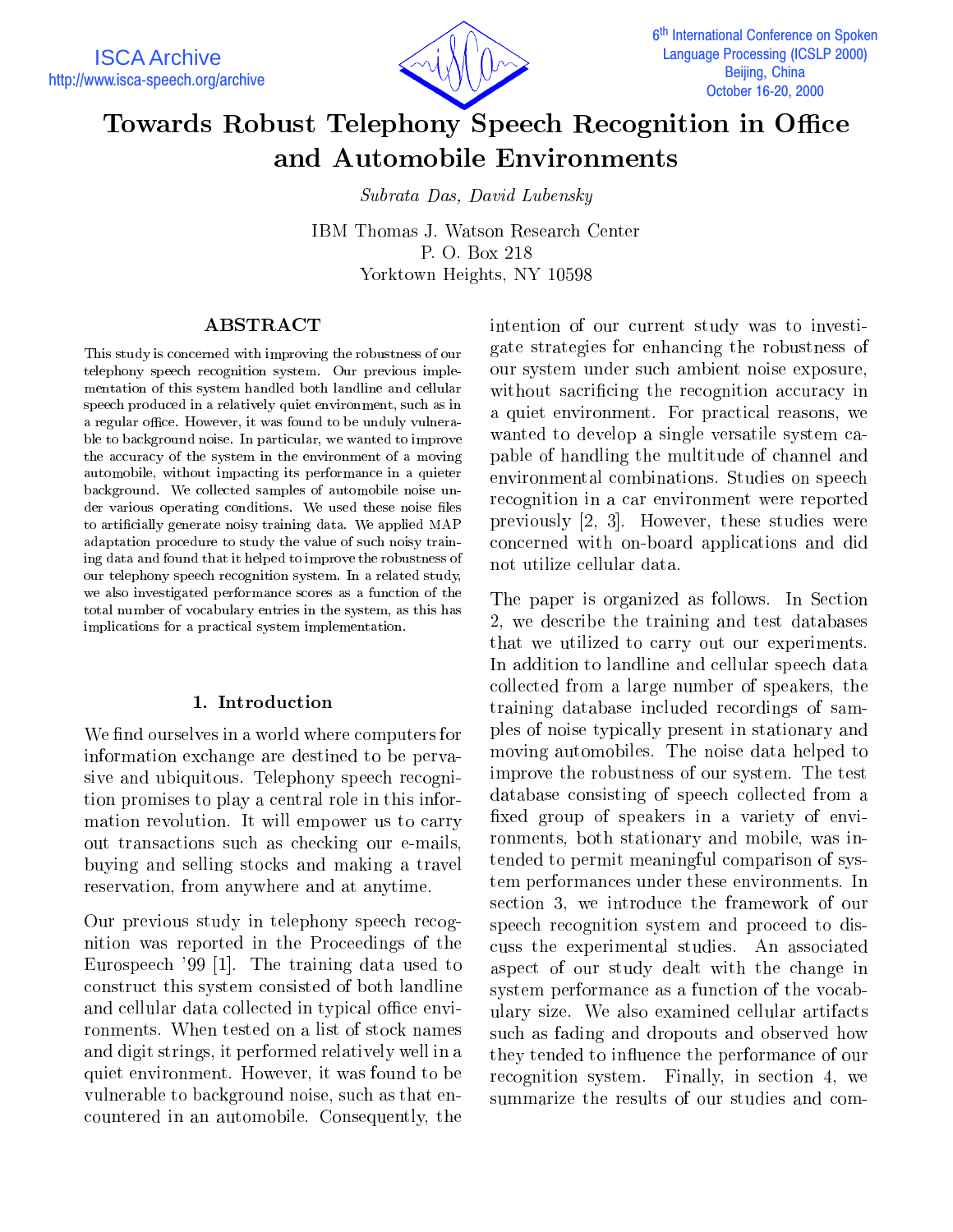ment on some possible avenues for further work in this area.

#### 2. Databases

We describe our training and test databases in this section. The speakers contributing training data read from prepared texts drawn from several categories which are deemed to be useful in our vision of an ubiquitous computing world of the future. Some examples of these categories are common first and last names of people, digit strings and stocks and mutual fund names.

Our training databases were of three distinct types. Two of these were described earlier [1], but will be summarized here for the sake of completeness. The first one consisted of landline recordings of 255,000 sentences from 25,000 speakers. The second type was comprised of recordings made over all three cellular channels, CDMA, TDMA and GSM, prevalent in the United States, using hand-held cellular phones. Our cellular data, which were collected in ordinary office environments, totaled 76,000 sentences spoken by 760 speakers.

The third type of training data were not of speech, but consisted of recordings of noise typically present in stationary and moving automobiles. As explained in the next section, we utilized this noise database to study the value of articially generating noisy training data by judiciously mixing noise to our relatively quiet cellular speech database. The noise recordings were made over all three cellular channels under a variety of common operating conditions in a car. For instance, we collected some noise data with the air-conditioner fan running and some with the fan turned off. Similarly, other factors that determine noise characteristics, such as window opening and car speed were included. Sum of all the noise data amounted to approximately 30 minutes of recording. These three types of training data are listed in Table 1.

Our test database was tailored to permit, within

| Channel  | No. of speakers  | No. of sentences |
|----------|------------------|------------------|
| Landline | 25000            | 255000           |
| Cellular | 760.             | 76000            |
| Cellular | Automobile noise | 30 minutes       |

Table 1: Training databases

limits of practicality, a reasonable comparison of our system performance under differing ambient and channel conditions. Cellular data encompassed CDMA, TDMA and GSM channels. All landline recordings were done in office environments. Cellular recordings took place in an office as well as in a car driven at 30 and 60 miles per hour. The same group of 20 male and 20 female speakers, who never contributed any training data, participated in all of the 10 test data recording sessions. These are listed as session numbers 1 through 10 in Table 2. The rows marked A00, A30 and A60 are used to tabulate the average results for cellular channels in an of fice environment, in a car at 30 mph and in a car at 60 mph respectively. All test data were collected using hand-held phones and a fixed list of stock names.

# 3. Experimental Studies

In this section, we describe our experimental work to improve the robustness of our telephony speech recognition system and carry out other related studies. Our general approach was to develop a new recognition system by applying MAP adaptation technique [4] on the IBM Conversational Telephony System for Financial Applications (IBM-CTSFA) [5]. The IBM-CTSFA was generated earlier by employing only the landline training database listed in Table 1. It was based on our conventional steps for MFCC signal processing, subphonetic labeling using decision tree networks, a fast match stage to trim the search list and a detailed match procedure for final selection in association with a stack decoder.

Our first task was to establish a performance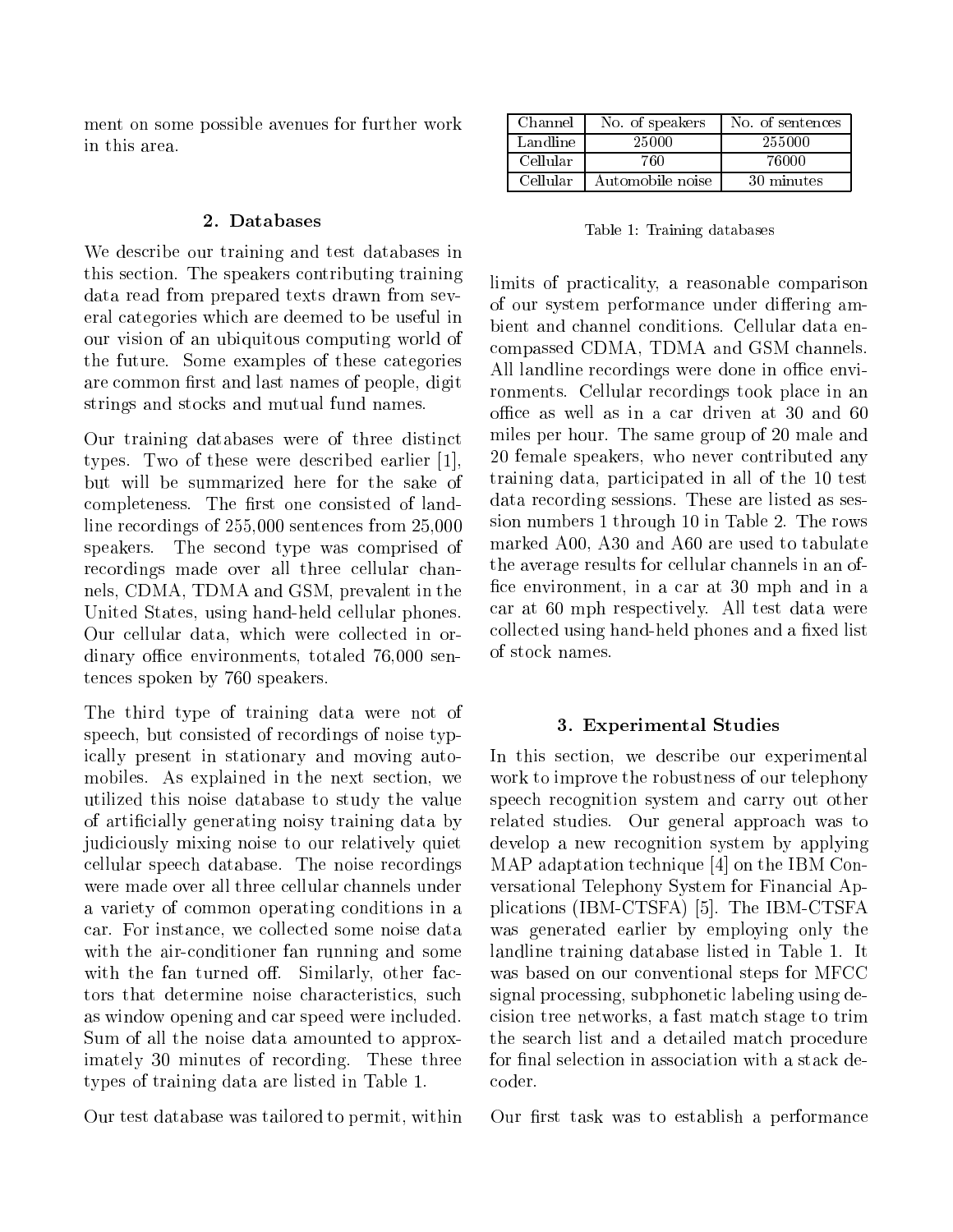baseline, so that subsequent results could be compared against this baseline. The baseline system was designed using the landline and the cellular training databases listed in Table 1, disregarding the third training database of automobile noise. Signal processing consisted of deriving a set of parameters representing the 12-th order Mel frequency cepstral coefficients [6] and an energy estimate for every 10 msec of time frame. This was supplemented by first and second order derivatives of these parameters as a function of time. Application of MAP adaptation procedure with these data on the IBM-CTSFA generated the baseline system. We tested our baseline system on the 10 sets of test data, listed in Table 2, which were the recordings of some stock names. Our entire list of stock names consisted of  $23,000$  entries. We utilized a finite state grammar with equal probability for each of these stock names during decoding. The corresponding word error rates are tabulated under the "Base" column in Table 2. We see that the baseline system performed relatively well in an office environment. For instance, average word error rate (WER) over the cellular channels was 10.7 percent. However, in an automobile moving at 30 miles per hour, the performance fell to 16.7 percent. When the speed increased to 60 miles per hour, performance further degraded to 29.7 percent WER on the average. Both increased levels of noise and cellular artifacts, such as fading and dropouts, were responsible for the performance deterioration at higher speeds. For instance, we estimated that almost 57.1 percent of the errors in the GSM test data recorded at 60 mph speed were related to fading and dropout problems.

Our next experiment utilized all of the three training datasets. We articially generated noisy cellular training data as follows. We took contiguous segments of noise starting at random times from the third training dataset of automobile noise and mixed them with the files of our celular speech training data. After some preliminary experimentation, we decided to create two sets of such noisy training data, one to roughly

| No.             | Location            | Channel     | Base | $N-mix$ | $\text{voc}/4$ | $\rm{voc}/8$ |
|-----------------|---------------------|-------------|------|---------|----------------|--------------|
|                 | Office              | Landline    | 8.0  | 83      | 6.9            | 4.5          |
| 2               | Office              | CDMA        | 12.0 | 11.2    | 8.7            | 6.9          |
| 3               | Office              | TDMA        | 9.6  | 10.2    | 7.8            | 53           |
| 4               | Office              | <b>GSM</b>  | 10.5 | 10.7    | 8.4            | 6.3          |
| A <sub>00</sub> | Office              | Cellular    | 10.7 | 10.7    | 83             | 6.2          |
| 5               | $Car-30$            | CDMA        | 16.9 | 15.8    | 13.1           | 9.9          |
| 6               | $Car-30$            | <b>TDMA</b> | 15.7 | 15.2    | 10.9           | 7.5          |
| 7               | $\rm Car\text{-}30$ | GSM         | 17.3 | 15.5    | 12.7           | 9.0          |
| A30             | $Car-30$            | Cellular    | 16.7 | 15.5    | 12.2           | 8.8          |
| 8               | $\rm Car$ -60       | <b>CDMA</b> | 29.8 | 23.1    | 16.9           | 12.4         |
| 9               | $\rm Car$ -60       | TDMA        | 30.3 | 25.4    | 20.4           | 17.1         |
| 10              | $Car-60$            | <b>GSM</b>  | 29.2 | 24.4    | 19.9           | 16.3         |
| A60             | Car-60              | Cellular    | 29.7 | 24.3    | 19.1           | 15.3         |

Table 2: Test sessions 1 through 10 with a comparison of word error rates. Rows A00, A30 and A60 list the average error rates for cellular data as shown.

match the background level of noise at 30-mph and the other to more or less correspond to 60 mph noise level. Next, the four training datasets { the landline data, the (original) cellular data, the (30-mph) noise-mixed cellular data and the  $(60\text{-mph})$  noise-mixed cellular data – were all applied for MAP adaptation. The WER for this system are listed in Table 2 under the column marked "N-mix". Comparing the "Base" and "N-mix" columns, we note that the average WER over cellular channels in the relatively quiet office environment was unchanged at 10.7 percent, although the landline performance degraded from 8.0 to 8.3 percent. The WER of the 30-mph test data was reduced from the baseline result of 16.7 percent to 15.5 percent. Similarly the WER on the 60-mph test data was 24.3 with the \N-mix" system, an improvement over the 29.7 percent WER observed for the baseline system.

We mentioned that our list of stock names had 23,000 entries. In practice, if the accuracy obtained with such a large list is unacceptable, it is possible to introduce an additional processing stage to divide up this single large list into a number of lists, each with a smaller number of entries. For instance, the list may be divided into four equal parts, each with a quarter of the